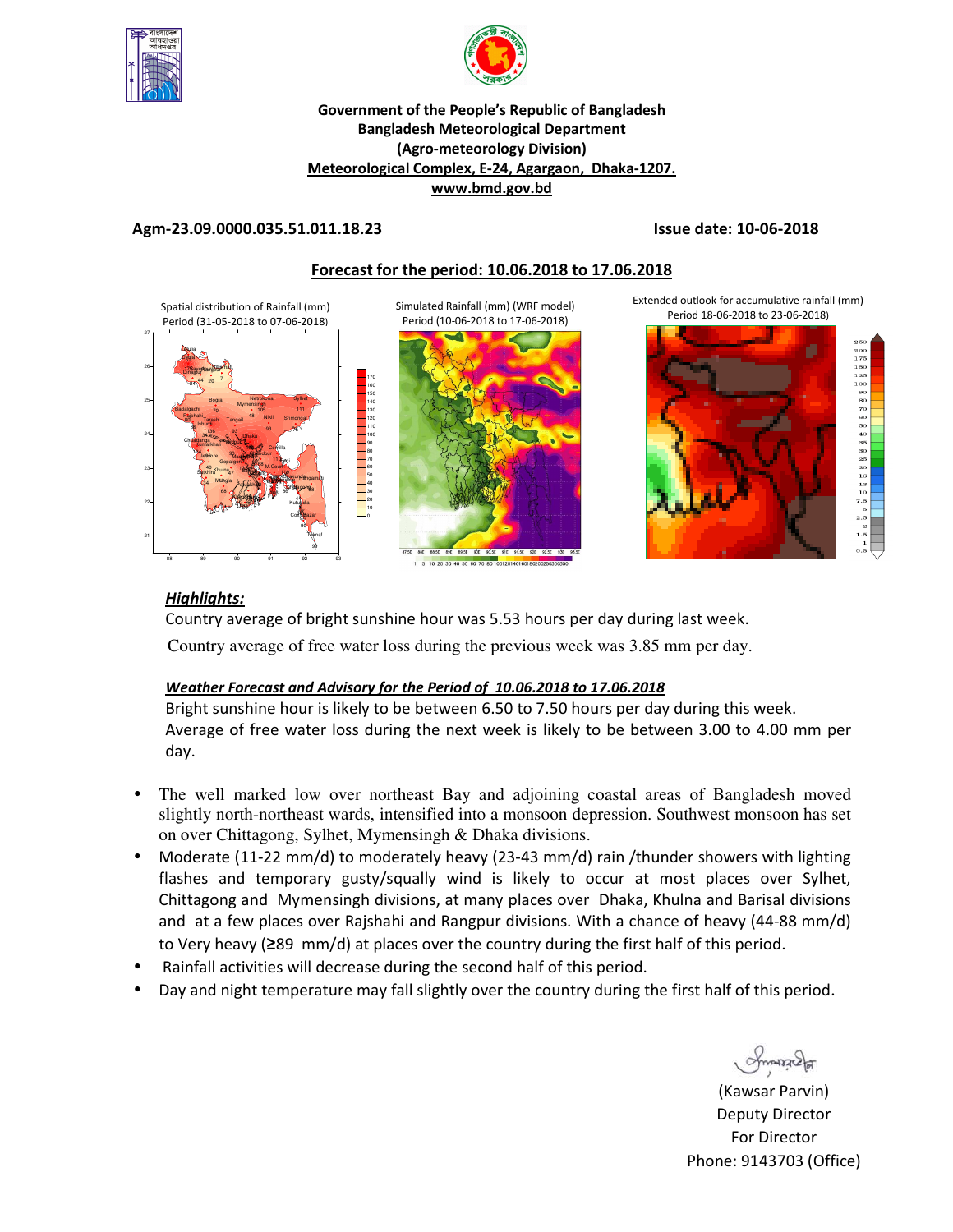### **Short Weather description Period: 31.05.2018 to 07.06.2018** Maximum And Minimum Temperature (Range and Extreme)

| <b>Divisions</b> | range in <sup>o</sup> C | <b>Maximum temperature</b> | <b>Highest maximum</b><br>temperature in <sup>"</sup> C |                      | Minimum temperature<br>Range in <sup>o</sup> C |                                  | Lowest minimum<br>temperature in <sup>o</sup> C |              |                      |
|------------------|-------------------------|----------------------------|---------------------------------------------------------|----------------------|------------------------------------------------|----------------------------------|-------------------------------------------------|--------------|----------------------|
| <b>Dhaka</b>     | 27.8                    | °c<br>$-35.9$              | Madaripur                                               | °c<br>35.9           | 21.5                                           | 28.0<br>$\overline{\phantom{a}}$ | °c                                              | Tangail      | 21.5 <sup>o</sup> C  |
| Mymensingh       | 26.8                    | °c<br>$-34.5$              | Netrokona                                               | °Cı<br>34.5          | 23.7                                           | 27.4<br>$\overline{\phantom{a}}$ | °c                                              | Mymensingh   | $^{\circ}$ c<br>23.7 |
| Chittagong       | 25.4                    | °c<br>$-36.6$              | Chandpur                                                | °c.<br>36.6          | 21.9                                           | 28.2<br>$\overline{\phantom{0}}$ | °c                                              | Comilla      | 21.9 $^{\circ}$ C    |
| Sylhet           | 28.5                    | °c<br>$-35.5$              | Sylhet                                                  | °Cı<br>35.5          | 23.3                                           | 26.0<br>$\overline{\phantom{a}}$ | °c                                              | Srimongal    | 23.3 $^{\circ}$ C    |
| Rajshahi         | 25.4                    | °c<br>$-37.8$              | Rajshahi                                                | °c<br>37.8           | 22.1                                           | 28.3<br>$\overline{\phantom{0}}$ | °c                                              | Tarash       | 22.1 $^{\circ}$ C    |
| Rangpur          | 29.7                    | °c<br>$-36.1$              | Rajarhat                                                | $^0$ C<br>36.1       | 23.0                                           | 27.8<br>$\overline{\phantom{a}}$ | °c                                              | Tetulia      | 23.0 $^{\circ}$ C    |
| Khulna           | 28.0                    | °c<br>$-37.0$              | Chuadanga                                               | °Cı<br>37.0          | 22.5                                           | 28.8<br>۰.                       | °c                                              | Kumarkhali   | 22.5 <sup>o</sup> C  |
| <b>Barisal</b>   | 30.4                    | °c<br>35.5                 | Barisal & Patuakhali                                    | $^{\circ}$ C<br>35.5 | 23.4                                           | 29.4                             | °c                                              | <b>Bhola</b> | 23.4 $^{\circ}$ C    |

*Rainfall analysis* and *average temperature:-*

| Name of the<br><b>Divisions</b> | Name of the<br><b>Stations</b> | Total<br>Rainfall<br>in $(mm)$ | Normal<br>Rainfall<br>in $(mm)$ | Deviation<br>in % | Total<br>Rainy<br>days | Average<br>Max<br>Humidity<br>in % | Average<br>M in<br>in % | Average<br>M ax.<br>Humidity temp in °C | Average<br>Normal<br>Max.<br>temp in<br>°C | Average<br>M in.<br>temp in<br>۰c | Average<br>Normal<br>M in.<br>temp in |
|---------------------------------|--------------------------------|--------------------------------|---------------------------------|-------------------|------------------------|------------------------------------|-------------------------|-----------------------------------------|--------------------------------------------|-----------------------------------|---------------------------------------|
| <b>Dhaka</b>                    | Dhaka                          | 156                            | 82                              | 90                | 07                     | 095                                | 065                     | 33.2                                    | 33.2                                       | 25.4                              | 26.0                                  |
|                                 | Faridpur                       | 93                             | 77                              | 21                | 05                     | 96                                 | 064                     | 33.9                                    | 33.3                                       | 25.0                              | 25.6                                  |
|                                 | Madaripur                      | 132                            | 70                              | 89                | 06                     | 097                                | 056                     | 035                                     | 33.5                                       | 25.3                              | 25.8                                  |
|                                 | Nikli                          | 93                             | $\star\star$                    | ***               | 07                     | 095                                | 069                     | 034                                     | ××                                         | 25.1                              |                                       |
|                                 | Tangail                        | 93                             | 64                              | 45                | 03                     | 095                                | 062                     | 034                                     | 33.1                                       | 28.9                              | 25.3                                  |
|                                 | Gopalgonj                      | 47                             | $\star\star$                    | ***               | 03                     | 096                                | 062                     | 034                                     | $\star\star$                               | 25.9                              | $**$                                  |
| Mymensingh                      | Mymensingh                     | 48                             | 97                              | $-51$             | 05                     | 95                                 | 072                     | 31.7                                    | 31.7                                       | 25.6                              | 25.0                                  |
|                                 | Netrokona                      | 105                            | $\star\star$                    | ***               | 05                     | 095                                | 066                     | 033                                     | $\star\star$                               | 25.3                              | $\star\star$                          |
| Chittagong                      | Chittagong                     | 44                             | 65                              | -32               | 04                     | $^{\star\star}$                    | $\star\star$            | 33.5                                    | 32.3                                       | 26.2                              | 25.5                                  |
|                                 | Sitakunda                      | 64                             | 85                              | $-25$             | 06                     | $\star\star$                       | $\star\star$            | **                                      | 32.2                                       | $\star\star$                      | 25.8                                  |
|                                 | Rangamati                      | 58                             | 82                              | -29               | 06                     | $\star\star$                       | $\star\star$            | **                                      | 32.5                                       | $\star\star$                      | 25.1                                  |
|                                 | Cox'sBazar                     | 90                             | 113                             | $-20$             | 5                      | 95                                 | 71                      | 32.1                                    | 32.2                                       | 25.3                              | 25.8                                  |
|                                 | Teknaf                         | 99                             | 124                             | $-20$             | 5                      | $\star\star$                       | $\star\star$            | **                                      | 31.3                                       | $\overline{\phantom{a}}$          | 25.8                                  |
|                                 | Hatiya                         | 166                            | 98                              | 69                | 05                     | 99                                 | 77                      | 32.8                                    | 31.9                                       | 25.6                              | 26.1                                  |
|                                 | Sandw ip                       | 86                             | 121                             | ***               | 06                     | 98                                 | 69                      | 32.9                                    | 31.5                                       | 25.4                              | 25.7                                  |
|                                 | Kutubdia                       | 88                             | 73                              | 21                | 06                     | 93                                 | 066                     | 32.9                                    | 31.8                                       | 26.0                              | 26.1                                  |
|                                 | Feni                           | 119                            | 90                              | 32                | 06                     | $\star\star$                       | $\star\star$            | $\star\star$                            | 32.0                                       | $\star\star$                      | 25.6                                  |
|                                 | M.Court                        | 106                            | 93                              | 14                | 07                     | 98                                 | 65                      | 33.6                                    | 32.3                                       | 25.5                              | 25.8                                  |
|                                 | Chandpur                       | 68                             | 72                              | ***               | 04                     | 96                                 | 65                      | 34.5                                    | 33.0                                       | 25.7                              | 25.9                                  |
|                                 | Comilla                        | 110                            | 89                              | 24                | 05                     | 93                                 | 64                      | 32.2                                    | 32.5                                       | 25.6                              | 25.2                                  |
| <b>Sylhet</b>                   | Sylhet                         | 111                            | 175                             | -37               | 06                     | 95                                 | 61                      | 34                                      | 31.0                                       | 24.9                              | 23.5                                  |
|                                 | Srimongal                      | 75                             | 121                             | $-38$             | 06                     | 97                                 | 057                     | 33.6                                    | 32.1                                       | 24.3                              | 24.2                                  |
| Rajshahi                        | Rajshahi                       | 86                             | 37                              | 132               | 06                     | 098                                | 061                     | 34.7                                    | 35.1                                       | 25.3                              | 25.6                                  |
|                                 | Bogra                          | 70                             | 65                              | 8                 | 03                     | 093                                | 048                     | 33.1                                    | 33.6                                       | 25.6                              | 25.4                                  |
|                                 | Ishurdi                        | 34                             | 43                              | $-21$             | 05                     | 097                                | 052                     | 34.4                                    | 34.4                                       | 25.5                              | 25.4                                  |
|                                 | Badalgachi                     | 80                             | $\star\star$                    | $***$             | 02                     | 081                                | 057                     | 033                                     | $\star\star$                               | 25.8                              | $\star\star$                          |
|                                 | Tarash                         | 136                            | $\star\star$                    | ***               | 05                     | 099                                | 056                     | 032                                     | $\star\star$                               | 25.2                              |                                       |
| Rangpur                         | Rangpur                        | 20                             | 97                              | $-79$             | 04                     | 093                                | 066                     | 33.4                                    | 32.1                                       | 26.1                              | 24.6                                  |
|                                 | Dinajpur                       | 24                             | 58                              | $-59$             | 03                     | 094                                | 062                     | 33.4                                    | 33.0                                       | 26.0                              | 24.4                                  |
|                                 | Sayedpur                       | 44                             | $\star\star$                    | ***               | 03                     | 92                                 | 65                      | 33.9                                    | $\star\star$                               | 26.0                              |                                       |
|                                 | Rajarhat                       | 7                              | $\star\star$                    | ***               | 03                     | 092                                | 064                     | 33.1                                    | ××                                         | 25.9                              | $\star\star$                          |
|                                 | Tetulia                        | 51                             | $\star\star$                    | $***$             | 04                     | 096                                | 061                     | 33.5                                    | ××                                         | 24.7                              | $\star\star$                          |
|                                 | Dimla                          | 175                            | $\star\star$                    | ***               | 07                     | 094                                | 067                     | 032                                     | $\star\star$                               | 24.2                              | $\star\star$                          |
| Khulna                          | Khulna                         | 19                             | 55                              | -65               | 04                     | 096                                | 059                     | 35.2                                    | 34.4                                       | 26.6                              | 26.3                                  |
|                                 | Mongla                         | 68                             |                                 | ***               | 03                     | $\star\star$                       | $\star\star$            | $\star\star$                            |                                            |                                   | $\star\star$                          |
|                                 | Jessore                        | 40                             | 59                              | $-32$             | 04                     | $\star\star$                       | $\star\star$            | $\star\star$                            | 35.0                                       | $\star\star$                      | 25.9                                  |
|                                 | Chuadanga                      | 134                            | 45                              | 198               | 04                     | $\star\star$                       | $\star\star$            | $\star\star$                            | 35.2                                       | $\star\star$                      | 25.8                                  |
|                                 | Satkhira                       | 34                             | 46                              | $-26$             | 03                     | $^{\star\star}$                    | $^{\star\star}$         | $\star\star$                            | 35.1                                       | $^{\star\star}$                   | 26.8                                  |
|                                 | Kumarkhali                     | 36                             | $^{\star\star}$                 | $***$             | 03                     | 100                                | 054                     | 33.0                                    | $\star\star$                               | 25.5                              |                                       |
| Barisal                         | Barisal                        | 71                             | 72                              | -1                |                        | 099                                | 068                     | 034                                     | 33.0                                       | 26.1                              | 25.7                                  |
|                                 |                                |                                |                                 |                   | 04                     |                                    |                         |                                         |                                            |                                   |                                       |
|                                 | Bhola                          | 93                             | 88                              | 6                 | 06                     | 098                                | 069                     | 33.2                                    | 32.4                                       | 25.5                              | 26.0                                  |
|                                 | Patuakhali                     | 34                             | 80                              | $-58$             | 05                     | 099                                | 071                     | 34.0                                    | 32.7                                       | 26.8                              | 26.1                                  |
|                                 | Khepupara                      | 54                             | 76                              | $-29$             | 05                     | 086                                | 067                     | 034                                     | 32.5                                       | 27.0                              | 26.6                                  |

Analyses contained in this bulletin are based on preliminary \* un-checked data. \*\* Data not received. \*\*\* Data not available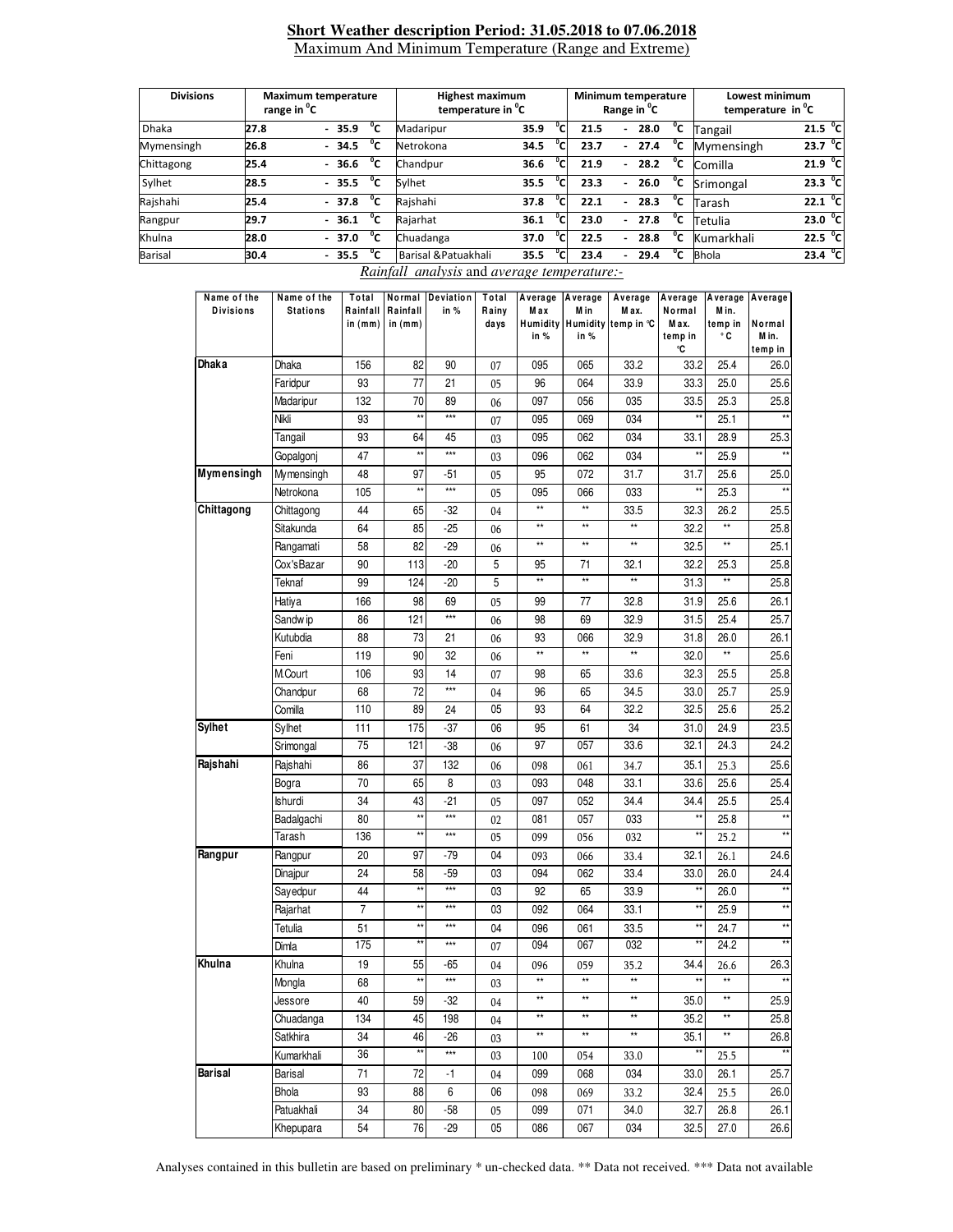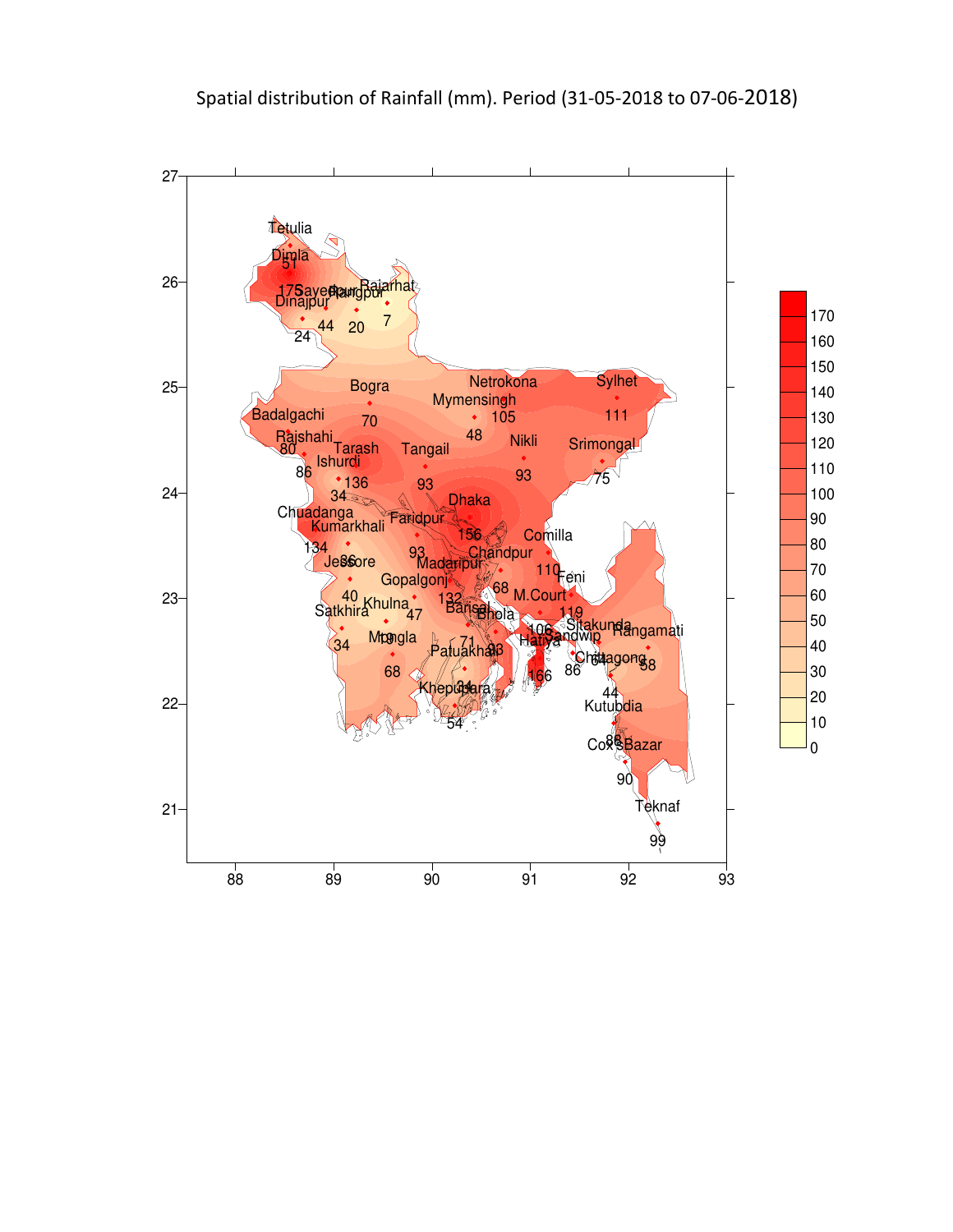



গণপ্রজাতন্ত্রী বাংলাদেশ সরকার বাংলাদেশ আবহাওয়া অধিদপ্তর কৃষি আবহাওয়া মহাশাখা আবহাওয়া ভবন, ই-২৪, আগারগাঁও, ঢাকা-১২০৭।

www.bmd.gov.bd এজিএম-২৩.০৯.০০০০.০৩৫.৫১.০১১.১৮.২৩

তারিখ: ১০-০৬-২০১৮ খ্রিঃ

# পূর্বাভাসের সময়কাল: ১০-০৬-২০১৮ থেকে ১৭-০৬-২০১৮



Simulated Rainfall (mm) (WRF model) Period (10-06-2018 to 17-06-2018)



1 5 10 20 30 40 50 60 70 80 100 2014016

Extended outlook for accumulative rainfall (mm) Period 18-06-2018 to 23-06-2018)





## প্ৰধান বৈশিষ্ট্য সমূহঃ-

গত সপ্তাহে দেশের দৈনিক উজ্জল সূর্যকিরণ কালের গড় ৫.৫৩ ঘন্টা ছিল । গত সপ্তাহে দেশের দৈনিক বাষ্পীভবনের গড ৩.৮৫ মিঃ মিঃ ছিল।

# আবহাওয়ার পূর্বাভাসঃ- ১০-০৬-২০১৮ থেকে ১৭-০৬-২০১৮ ইং পর্যন্ত।

এ সপ্তাহে দৈনিক উজ্জল সূর্য কিরণ কাল ৬.০০ থেকে ৭.৫০ ঘন্টার মধ্যে থাকতে পারে ।

আগামী সপ্তাহের বাষ্পীভবনের দৈনিক গড় ৩.০০ মিঃ মিঃ থেকে ৪.০০ মিঃ মিঃ থাকতে পারে।

- উত্তরপূর্ব বঙ্গোপসাগর ও তৎসংলগ্ন বাংলাদেশ উপকূলীয় এলাকায় অবস্থানরত সুস্পষ্ট লঘুচাপটি আরও উত্তর-উত্তরপূর্ব  $\bullet$ দিকে অগ্রসর ও ঘণীভূত হয়ে মৌসুমী নিম্নচাপে রূপ নিয়েছে। দক্ষিণ পশ্চিম মৌসুমী বায়ু চউগ্রাম, সিলেট, ময়মনসিংহ ও ঢাকা বিভাগে বিস্তার লাভ করেছে।
- এ সময়ে সিলেট, চট্রগ্রাম ও ময়মনসিংহ বিভাগের অধিকাংশ স্থানে এবং ঢাকা, খুলনা ও বরিশাল বিভাগের অনেক স্থানে এবং রাজশাহী ও রংপুর বিভাগের কিছু কিছু স্থানে বিজলী চমকানো ও অস্থায়ী দমকা অথবা ঝড়ো হাওয়াসহ মাঝারি (১১-২২ মিঃ মিঃ/দিন) থেকে মাঝারি ধরনের ভারী (২৩-৪৩ মিঃ মিঃ/দিন) বৃষ্টি/বজ্রবৃষ্টি হতে পারে। সেই সাথে দেশের কোথাও কোথাও ভারী (৪৪-৮৮ মিঃমিঃ/দিন) থেকে অতি ভারী (≥৮৯ মিঃমিঃ/দিন) বর্ষণ হতে পারে।
- এ সময়ের দ্বিতীয়ার্ধে বৃষ্টিপাতের পরিমাণ কমতে পারে।
- এ সময়ের প্রথমার্ধে সারাদেশের দিন ও রাতের তাপমাত্রা সামান্য হ্রাস পেতে পারে।

(কাওসার পারভীন) উপপরিচালক কৃষি আবহাওয়া মহাশাখা টেলিফোন: ৯১৪৩৭০৩ (অফিস)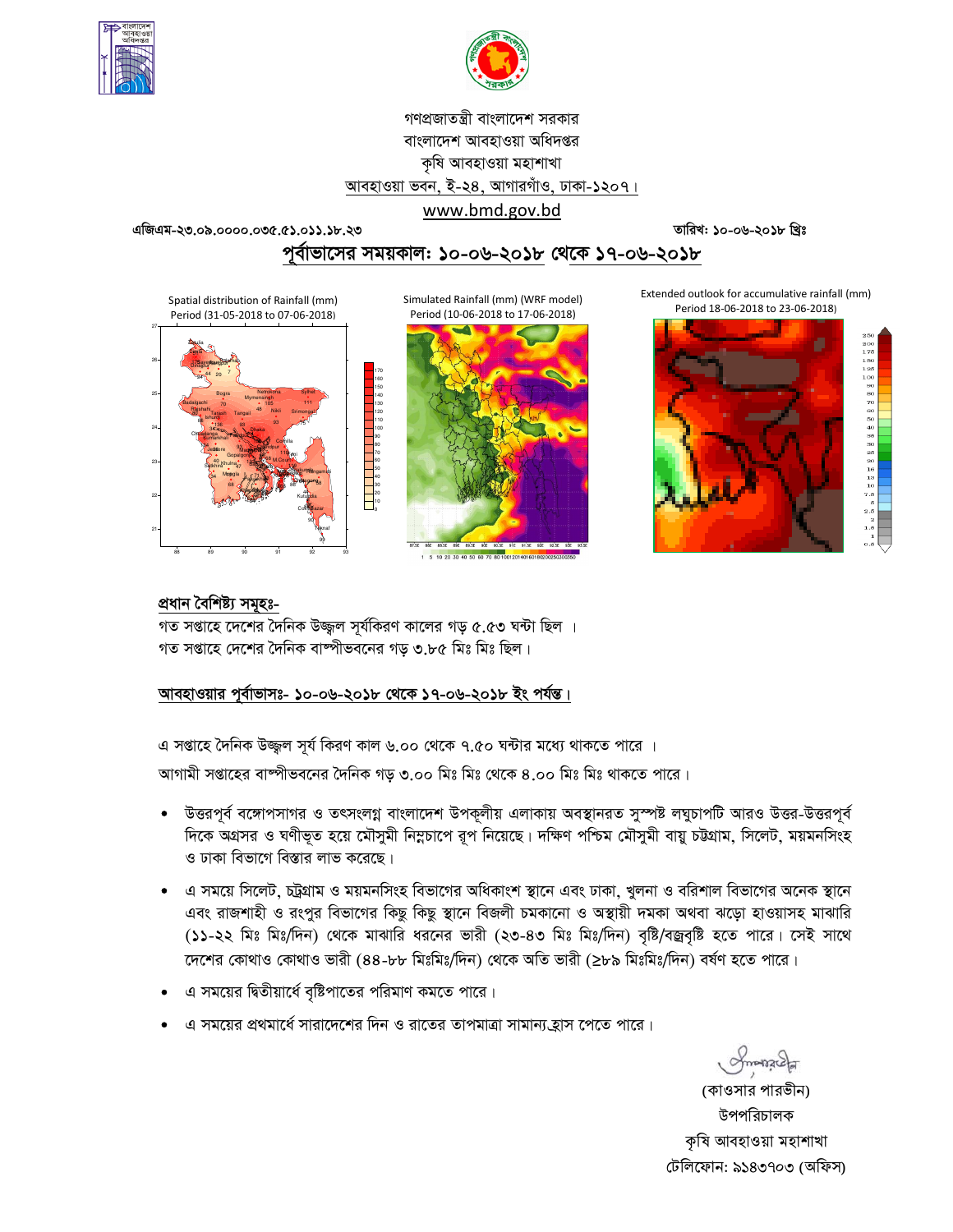# সংক্ষিপ্ত আবহাওয়া বিবরণী, সময়: ৩১-০৫-২০১৮ থেকে ০৭-০৬-২০১৮

| বিভাগ     | সর্বোচ্চ তাপমাত্রার পরিসর            | সৰ্বোচ্চ তাপমাত্ৰা ° সেঃ                     | সর্বনিম্ন তাপমাত্রার পরিসর°সেঃ                             | সৰ্বনিম্ন তাপমাত্ৰা °সেঃ    |  |  |
|-----------|--------------------------------------|----------------------------------------------|------------------------------------------------------------|-----------------------------|--|--|
| ঢাকা      | $^{\circ}$ সেঃ<br>- ৩৫.৯<br>২৭.৮     | মাদারীপুর<br>৩৫.৯ °সেঃ                       | $^{\circ}$ সেঃ<br>২৮.০<br>২১.৫<br>$\overline{\phantom{0}}$ | টাঙ্গাইল<br>২১.৫ ° সেঃ      |  |  |
| ময়মনসিংহ | $^{\circ}$ সেঃ<br>- ৩৪.৫<br>২৬.৮     | $\overline{\circ}8.0^\circ$ সেঃ<br>নেত্ৰকোনা | $^{\circ}$ সেঃ<br>২৭.৪<br>২৩.৭<br>$\overline{\phantom{0}}$ | ২৩.৭ ° সেঃ<br>ময়মনাসংহ     |  |  |
| চউগ্ৰাম   | $^{\circ}$ সেঃ<br>- ৩৬.৬<br>২৫.৪     | $^{\circ}$ সেঃ<br>৩৬.৬<br>চাদপর              | $^{\circ}$ সেঃ<br>২১.৯<br>২৮.২<br>$\overline{\phantom{a}}$ | কুমিল্লা<br>২১.৯ ° সেঃ      |  |  |
| সিলেট     | $^{\circ}$ সেঃ<br>- ৩৫.৫<br>২৮.৫     | সিলেট<br>ত $\alpha$ $^{\circ}$ সেঃ           | $^{\circ}$ সেঃ<br>২৬.০<br>২৩.৩<br>$\overline{\phantom{a}}$ | শ্ৰীমঙ্গল<br>২৩.৩ ° সেঃ     |  |  |
| রাজশাহী   | $^{\circ}$ সেঃ<br>$-99.5$<br>২৫.৪    | রাজশাহী<br>৩৭.৮ $^{\circ}$ সেঃ               | $^{\circ}$ সেঃ<br>২৮.৩<br>২২.১<br>$\overline{\phantom{0}}$ | ২২.১ ° সেঃ<br>তারাশ         |  |  |
| রংপুর     | $^{\circ}$ সেঃ<br>২৯.৭<br>-৩৬.১      | $^{\circ}$ সেঃ<br>রাাজারহাট<br>৩৬.১          | $^{\circ}$ সেঃ<br>২৭.৮<br>২৩.০<br>$\overline{\phantom{0}}$ | টেতুঁলিয়া<br>২৩.০ ° সেঃ    |  |  |
| খুলনা     | $^{\circ}$ সেঃ<br>২৮.০<br>- ৩৭.০     | $^{\circ}$ সেঃ<br>ە.90<br>চয়াডাঙ্গা         | $^{\circ}$ সেঃ<br>২৮.৮<br>২২.৫<br>$\overline{\phantom{0}}$ | ২২.৫ ° সেঃ<br>কমারখালী      |  |  |
| বরিশাল    | $^{\circ}$ সেঃ<br>- ৩৫.৫<br>ರಿಂ. $8$ | বরিশাল ও পটয়াকালী<br>৩৫.৫ ° সেঃ             | $^{\circ}$ সেঃ<br>২৯.৪<br>২৩.৪<br>$\overline{\phantom{a}}$ | ২৩.৪ $^{\circ}$ সেঃ<br>ভোলা |  |  |

# <u> বৃষ্টিপাত বিশ্লেষন এবং স্বাভাবিক তাপমাত্ৰা:</u>

| বিভাগের নাম | স্টেশনের নাম | মোট                         | ষাভাবিক               | $\overline{\phantom{a}}$ বিছ্যুতি $\overline{\phantom{a}}$ %) | মোট                | সৰ্বোচ্চ গড      | সর্বোনিম্ন      | গড সৰ্বোচ্চ                | গড                  | সৰ্বনিম্ন       | সর্বনিম্ন     |  |
|-------------|--------------|-----------------------------|-----------------------|---------------------------------------------------------------|--------------------|------------------|-----------------|----------------------------|---------------------|-----------------|---------------|--|
|             |              | বৃষ্টিশাত<br>(মিঃমিঃ)       | বৃষ্টিপাত<br>(মিঃমিঃ) |                                                               | বৃষ্টিশাতের<br>দিন | আৰ্দ্ৰতা<br>( %) | আৰ্ঘতা          | তাপমাত্রা<br>( ডিগ্ৰী সেঃ) | ষভাবিক<br>তাপমাত্রা | গড<br>তাপমাত্রা | ষাভাবিক<br>গড |  |
|             |              |                             |                       |                                                               |                    |                  | ( %)            |                            | (ডিগ্ৰী             | (ডিগ্ৰী         | তাপমাত্রা(    |  |
|             |              |                             |                       |                                                               |                    |                  |                 |                            | (সঃ)                | সেঃ)            | ডিগ্ৰী সেঃ)   |  |
| ঢাকা        | ঢাকা         | ১৫৬                         | ৮২                    | ৯০                                                            | o٩                 | ০৯৫              | ০৬৫             | ৩৩.২                       | ৩৩.২                | ২৫.8            | ২৬.০          |  |
|             | ফরিদপুর      | ৯৩                          | ۹۹                    | ২১                                                            | o¢                 | ৯৬               | ০৬৪             | ৩৩.৯                       | ৩৩.৩                | ২৫.০            | ২৫.৬          |  |
|             | মাদারীপুর    | ১৩২                         | ٩o                    | ৮৯                                                            | ০৬                 | ০৯৭              | ০৫৬             | ০৩৫                        | ৩৩.৫                | ২৫.৩            | ২৫.৮          |  |
|             | নিকলী        | ৯৩                          | $\ast\ast$            | ***                                                           | o٩                 | ০৯৫              | ০৬৯             | $\circ$                    | $**$                | ২৫.১            | $*\ast$       |  |
|             | টাঙ্গাইল     | ৯৩                          | ৬৪                    | 8¢                                                            | ০৩                 | ০৯৫              | ০৬২             | $\circ$                    | ৩৩.১                | ২৮.৯            | ৩.১২          |  |
|             | গোপালগজ্ঞ    | 8٩                          | $**$                  | ***                                                           | ೲ                  | ০৯৬              | ০৬২             | $\circ$                    | $**$                | ২৫.৯            | $* *$         |  |
| ময়মনসিংহ   | ময়মনসিংহ    | 8 <sub>b</sub>              | ৯৭                    | -৫১                                                           | o¢                 | ৯৫               | ०१२             | ৩১.৭                       | ৩১.৭                | ২৫.৬            | ২৫.০          |  |
|             | নেত্ৰকোনা    | 500                         | $\ast$ $\ast$         | $* * *$                                                       | o¢                 | ০৯৫              | ০৬৬             | ೲಀ                         | $\ast$              | ২৫.৩            | $\ast$ $\ast$ |  |
| ট্টগ্রাম    | চট্ৰগ্ৰাম    | 88                          | ৬৫                    | -৩২                                                           | 08                 | $*\ast$          | $\ast\ast$      | 0.00                       | ৩২.৩                | ২৬.২            | ২৫.৫          |  |
|             | সীতাকুন্ড    | ৬৪                          | ৮৫                    | -২৫                                                           | ০৬                 | $\ast\ast$       | **              | $\ast$ $\ast$              | ৩২.২                | $**$            | ২৫.৮          |  |
|             | রাঙ্গামার্টি | ¢Ъ                          | ৮২                    | -২৯                                                           | ০৬                 | $* *$            | $\pm$ $\pm$     | $\ast$ $\ast$              | ৩২.৫                | $\ast\ast$      | ২৫.১          |  |
|             | কক্সবাজার    | ৯০                          | ১১৩                   | -২০                                                           | ¢                  | ৯৫               | ۹১              | ৩২.১                       | ৩২.২                | ২৫.৩            | ২৫.৮          |  |
|             | টেকনাফ       | ৯৯                          | 558                   | -২০                                                           | ¢                  | **               | $\pm\pm$        | $\ast$ $\ast$              | ৩১.৩                | $\ast$ $\ast$   | ২৫.৮          |  |
|             | হাতিয়া      | ১৬৬                         | ৯৮                    | ৬৯                                                            | o¢                 | ৯৯               | ۹۹              | ৩২.৮                       | ৩১.৯                | ২৫.৬            | ২৬.১          |  |
|             | সন্দ্বীপ     | ৮৬                          | ১২১                   | $* * *$                                                       | ০৬                 | ৯৮               | ৬৯              | ৩২.৯                       | 0.60                | 20.8            | ২৫.৭          |  |
|             | কুতুবদীয়া   | ${\tt b}$                   | ৭৩                    | ২১                                                            | ০৬                 | ৯৩               | ০৬৬             | ৩২.৯                       | ৩১.৮                | ২৬.০            | ২৬.১          |  |
|             | কেনী         | ১১৯                         | ৯০                    | ৩২                                                            | ০৬                 | **               | $**$            | $\ast$ $\ast$              | ৩২.০                | $**$            | ২৫.৬          |  |
|             | মাইজদী কোর্ট | ১০৬                         | ৯৩                    | 58                                                            | o٩                 | ৯৮               | ৬৫              | ৩৩.৬                       | ৩২.৩                | 20.05           | ২৫.৮          |  |
|             | চাঁদপুর      | ৬৮                          | ৭২                    | ***                                                           | $\circ 8$          | ৯৬               | ৬৫              | 08.0                       | ৩৩.০                | ২৫.৭            | ২৫.৯          |  |
|             | কুমিল্লা     | ১১০                         | ৮৯                    | ২৪                                                            | o¢                 | ৯৩               | ৬৪              | ৩২.২                       | ৩২.৫                | ৩. ১২           | ২৫.২          |  |
| সিলেট       | সিলেট        | ددد                         | 296                   | -৩৭                                                           | ০৬                 | ৯৫               | ৬১              | $\mathbin{\textcirc} 8$    | ৩১.০                | ২8.৯            | ২৩.৫          |  |
|             | শ্ৰীমঙ্গল    | ৭৫                          | ১২১                   | -৩৮                                                           | ০৬                 | ৯৭               | ०৫१             | ৩৩.৬                       | ৩২.১                | ২৪.৩            | 28.2          |  |
| রাজশাহী     | রাজশাহী      | ৮৬                          | ৩৭                    | ১৩২                                                           | ০৬                 | ০৯৮              | ০৬১             | 08.9                       | ৩৫.১                | ২৫.৩            | ২৫.৬          |  |
|             | বগুড়া       | ٩o                          | ৬৫                    | $\mathbf b$                                                   | ০৩                 | ০৯৩              | 08 <sub>b</sub> | ৩৩.১                       | ৩৩.৬                | ৩.১২            | 20.8          |  |
|             | ঈশ্বরদী      | $\mathcal{S}8$              | 8 <sub>0</sub>        | -২১                                                           | o¢                 | ০৯৭              | ০৫২             | 08.8                       | 08.8                | ২৫.৫            | ২৫.8          |  |
|             | বদলগাষী      | $b^{\circ}$                 | $\pm$ $\pm$           | $* * *$                                                       | ০২                 | ob3              | ०৫१             | ೲಀ                         | $\ast$ $\ast$       | ২৫.৮            | $**$          |  |
|             | তাডাশ        | ১৩৬                         | $\pm$ $\pm$           | ***                                                           | o¢                 | ০৯৯              | ০৫৬             | ০৩২                        | $**$                | ২৫.২            | $**$          |  |
| রংপুর       | রংপুর        | ২০                          | ৯৭                    | -৭৯                                                           | 08                 | ০৯৩              | ০৬৬             | 00.8                       | ৩২.১                | ২৬.১            | ২৪.৬          |  |
|             | দিনাজপুর     | $\geqslant 8$               | ¢Ъ                    | -৫৯                                                           | ಂ                  | ০৯৪              | ০৬২             | 00.8                       | ৩৩.০                | ২৬.০            | 28.8          |  |
|             | সৈয়দপুর     | 88                          | $**$                  | ***                                                           | ಂ                  | ৯২               | ৬৫              | ৩৩.৯                       | $**$                | ২৬.০            | $\ast\ast$    |  |
|             | রাজারহাট     | ٩                           | $\pm$ $\pm$           | $* * *$                                                       | ০৩                 | ০৯২              | ০৬৪             | ৩৩.১                       | $\ast$ $\ast$       | ২৫.৯            | $\ast$ $\ast$ |  |
|             | তেতুঁলিয়া   | ৫১                          | $\ast$                | ***                                                           | 08                 | ০৯৬              | ০৬১             | ৩৩.৫                       | $\ast$ $\ast$       | ২8.৭            | $\ast$ $\ast$ |  |
|             | ডিমলা        | 590                         | $**$                  | $* * *$                                                       | o٩                 | ০৯৪              | ০৬৭             | ০৩২                        | $**$                | ২৪.২            | $**$          |  |
| शूनना       | থুলনা        | ১৯                          | QG.                   | -৬৫                                                           | $\circ 8$          | ০৯৬              | ০৫৯             | ৩৫.২                       | 08.8                | ২৬.৬            | ২৬.৩          |  |
|             | মংলা         | ৬৮                          | $\ast$ $\ast$         | ***                                                           | ೲ                  | **               | $\ast$ $\ast$   | $\ast$ $\ast$              | $**$                | $**$            | $**$          |  |
|             | যশোর         | 80                          | ৫৯                    | -৩২                                                           | $^{\circ8}$        | $**$             | $**$            | $\ast$ $\ast$              | ৩৫.০                | $\ast$ $\ast$   | ২৫.৯          |  |
|             | চুয়াডাঙ্গা  | 508                         | 8¢                    | ১৯৮                                                           | $\circ$ 8          | **               | **              | $\ast\ast$                 | ৩৫.২                | $\ast\ast$      | ২৫.৮          |  |
|             | সাতক্ষীরা    | $\mathcal{S}8$              | 8 <sub>b</sub>        | -২৬                                                           | ಂ                  | **               | $\ast$ $\ast$   | $\ast$ $\ast$              | ৩৫.১                | $**$            | ২৬.৮          |  |
|             | কুমারথালী    | ৩৬                          | $\pm$ $\pm$           | $* * *$                                                       | ০৩                 | 500              | 0@8             | 0.0                        | $\ast$              | 20.0            | $**$          |  |
| বরিশাল      | বরিশাল       | ۹১                          | ۹২                    | - ১                                                           | ο8                 | ০৯৯              | ০৬৮             | $\circ$                    | ಲಿಲಿ. $\circ$       | ২৬.১            | ২৫.৭          |  |
|             | ভোলা         | ৯৩                          | ${\tt b} {\tt b}$     | ৬                                                             | ০৬                 | ০৯৮              | ০৬৯             | ৩৩.২                       | 02.8                | 20.0            | ২৬.০          |  |
|             | পটুয়াথালী   | $\mathcal{S}^{\mathcal{O}}$ | bo                    | -45                                                           | o¢                 | ০৯৯              | ०१১             | 08.0                       | ৩২.৭                | ২৬.৮            | ২৬.১          |  |
|             | খেপুপাড়া    | 68                          | ৭৬                    | -২৯                                                           | o¢                 | ০৮৬              | ০৬৭             | 008                        | ৩২.৫                | ২৭.০            | ২৬.৬          |  |
|             |              |                             |                       |                                                               |                    |                  |                 |                            |                     |                 |               |  |

N.B .Analyses contained in this bulletin are based on preliminary \* un-checked data. \*\* Data not received. \*\*\* Data not available.